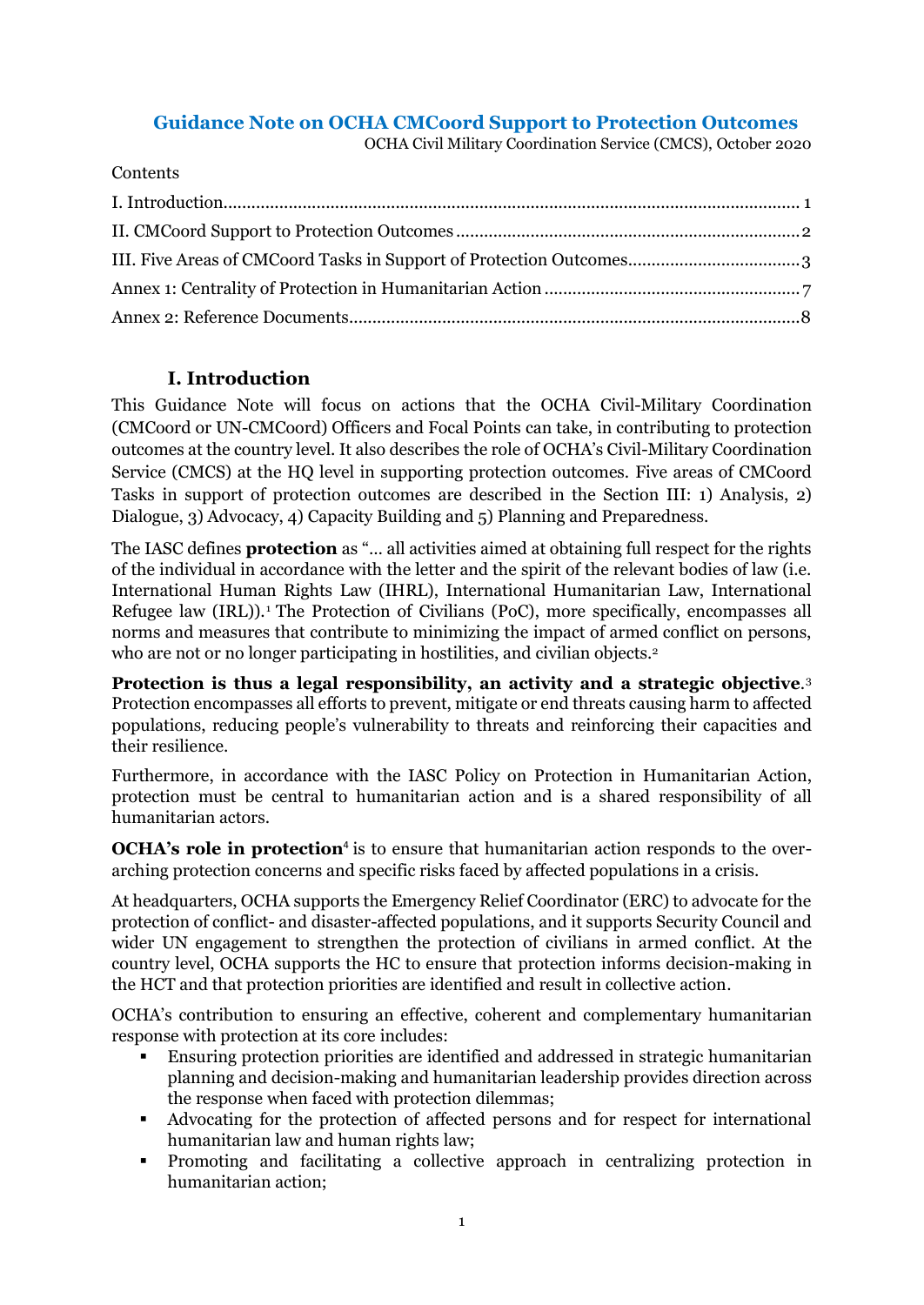- Fostering a complementary approach towards achieving protection outcomes by facilitating and coordinating collaboration and engagement with a broad range of actors beyond the humanitarian community<sup>5</sup>; and
- Ensuring sufficient funds are allocated to the protection response.

OCHA works closely with and is an active member of the Global Protection Cluster, supports the development of inter-agency policy and guidance, and contributes to building inter-agency capacity on protection. OCHA also works with the Department of Peacekeeping Operations (DPO) to promote effective and appropriate cooperation on protection where United Nations peacekeeping operations are deployed.

Where UN peacekeeping operations drawdown and/or transition to special political missions, OCHA will ensure continued attention and response to existing and anticipated protection concerns (e.g. transition from UNAMID, the African Union-United Nations Hybrid Mission in Darfur to UNITAMS, the United Nations Integrated Transition Assistance Mission in Sudan).

All OCHA staff, including those with CMCoord functions, are accountable for the effective and consistent implementation of the IASC Protection Policy and have a responsibility to prioritize protection in their role.

OCHA is guided by the principle of **"Do no harm"** that requires humanitarian actors to anticipate, monitor and address potential negative effects of humanitarian action on affected populations. <sup>6</sup> At a minimum, our action or inaction should not jeopardize the safety of persons with whom we come into contact. A practical application of the "do no harm" principle is to "examine the solutions being offered today as they might be the cause of problems tomorrow".<sup>7</sup>

# **II. CMCoord Support to Protection Outcomes**

<span id="page-1-0"></span>Humanitarian civil-military coordination (CMCoord or UN-CMCoord) is the essential dialogue and interaction between humanitarians and military and other armed actors in humanitarian settings that is necessary to protect and promote humanitarian principles, avoid competition, minimize inconsistencies and, when appropriate, pursue common goals. <sup>8</sup> Besides OCHA's CMCoord Officers, CMCoord and Access Focal Points, as well as OCHA Country Offices leadership (including Heads of Sub-Offices), may be asked to perform some CMCoord functions.

A primary function of a CMCoord Officer is to establish dialogue and coordination with armed actors. While the purpose of this dialogue and coordination may vary by context, ensuring that armed actors understand the importance of upholding IHL and IHRL is a core component. Additionally, CMCoord Officers may be well-positioned to support protection outcomes identified by protection actors and humanitarian leadership.

There are numerous protection actors that may also engage with armed actors, including the International Committee of the Red Cross (ICRC), the Protection Cluster, and protection, security and access focal points at the regional and country levels. To ensure consistency and complementarity, CMCoord Officers should work closely with protection actors to coordinate on-going actions related to protection and place them within the wider civil-military coordination role of OCHA. Moreover, CMCoord Officers may be well placed to support the identified protection outcomes<sup>9</sup> agreed by the HCT, and help reduce risk of violence, coercion, or deliberate deprivation, in situations of armed conflict, disasters, pandemics or other emergencies. 10

In some contexts, the role of the CMCoord Officers may be limited to facilitate and coordinate engagement between armed actors and protection actors. In other contexts, CMCoord Officers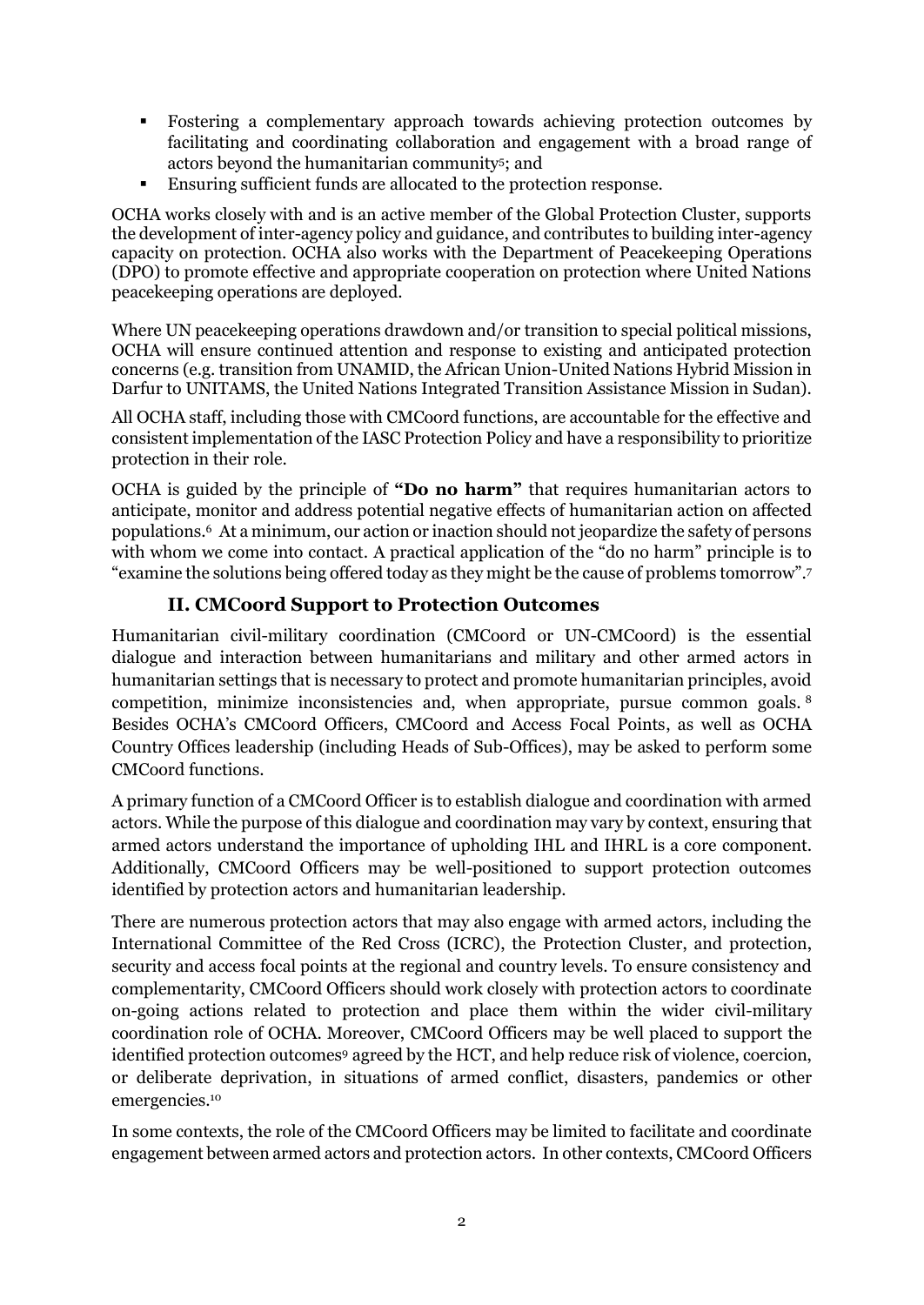may work with OCHA protection focal points, the protection cluster/sector at the country level, or other protection actors to support their engagement with armed actors on protection issues.

The Civil-Military Coordination Service (CMCS) supports the CMCoord function, as an 'enabler' of protection outcomes at the country level, through operational field support, guidance and tools for training, incorporating good practices, lessons learned and noteworthy experiences. CMCS also builds and maintains partnerships of humanitarian civil-military coordination at the HQ level.

In settings with **UN peacekeeping or peace operations**11, CMCoord Officers can assist in coordinating some of the tasks of missions that have a protection of civilians mandate. An effective mission PoC coordination system, often with OCHA's active engagement, complements the work of the Protection Cluster, UN Country Team, and Humanitarian Country Team in a mutually beneficial relationship. However, the need among humanitarian actors to maintain a degree of distinction, both real and perceived, can mean that engagement with the mission is more limited or nuanced. <sup>12</sup> In addition, for peace operations PoC may be limited to protecting civilians from physical harm, whereas humanitarian protection is much broader in scope.

UN peacekeepers frequently operate in highly volatile conflict areas.<sup>13</sup> UN military personnel can be called upon to protect civilians, non-governmental organizations and UN personnel, monitor a disputed border, provide security across a conflict zone, assist in-country military personnel with training and support. <sup>14</sup> United Nations Police (UNPOL)<sup>15</sup> , an integral element of United Nations Peace Operations, contributes to the full peace continuum. UNPOL builds and supports host-State police capacity to prevent and detect crime, protect life and property and maintain public order and safety. 16

In some settings, Humanitarian Liaison Officers, often embedded in the missions, work to build effective coordination between the humanitarian community and peacekeeping missions (e.g. MINUSMA).

Operating in peacekeeping environment translates into the following objectives for OCHA CMCoord Officers in support to achieving protection outcomes identified/agreed by the HCT<sup>17</sup>:

- Preserve humanitarian space to operate, by maintaining a clear distinction of the identities, functions and roles of humanitarians vis-à-vis peacekeepers;
- Defend principled humanitarian action and protect humanitarian space (by advocating for area security rather than armed escorts, for example) 18;
- Ensure coherence of relief efforts to avoid duplication of military and humanitarian activities;
- Ensure an appropriate use of military resources for humanitarian response in accordance with humanitarian and CMCoord principles; and
- Support efforts to prevent and respond to sexual exploitation and abuse (PSEA) within the UN system and to protect rights and dignity of affected communities.

# **III. Five Areas of CMCoord Tasks in Support of Protection Outcomes**

<span id="page-2-0"></span>The following are some specific tasks that may be performed by OCHA CMCoord Officers in support of protection outcomes, to be considered depending on the specific context that they operate in.<sup>19</sup>

# **1) Analysis**

Analysis of the context will describe armed actors' impact on the protection environment, assist protection actors and humanitarian leadership in having an in-depth overview of the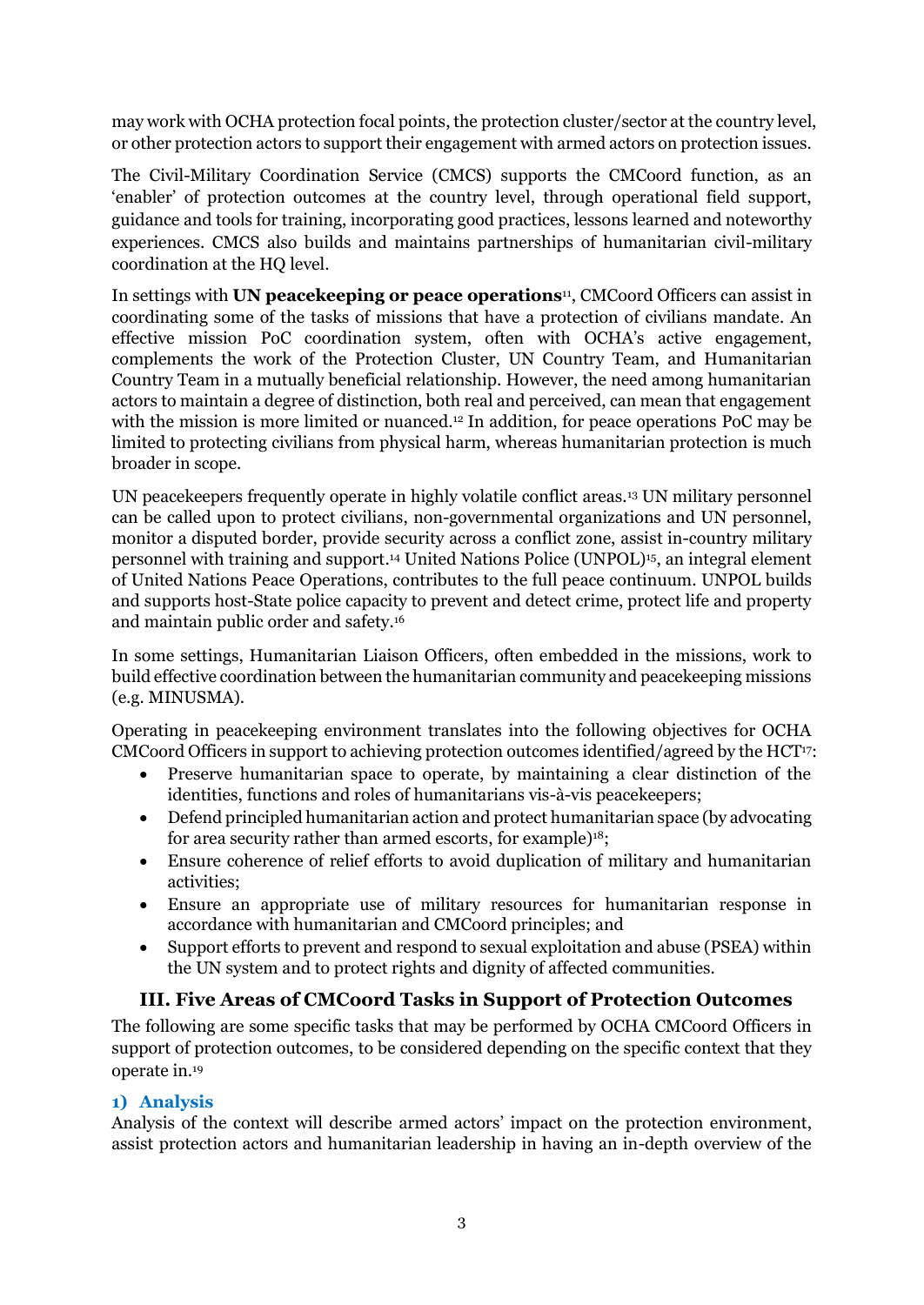problem, and help identify points of entry for CMCoord officers and focal points. CMCoord Officers can:

- Conduct a stakeholder analysis and mapping (including spoilers and influencers on protection and access objectives) to inform OCHA, the HC and HCT engagement with parties to the conflict;
- Advise on how best to approach protection issues, with armed actors, as prioritized by humanitarian leadership, based on knowledge of the context and understanding of the relationships within and between armed groups and stakeholders;
- Share with the Protection Cluster and other protection actors operationally relevant information related to the protection of civilians, in accordance with existing guidelines and formalized data protection legal agreements to support protection outcomes and advocacy efforts; and
- Monitor, when appropriate and in support of protection actors, systems designed for tracking civilian casualties and documenting harm to civilians (e.g. UNAMA Civilian Casualty Recording, AMISOM Civilian Casualty Tracking and Response Cell), access impediments by armed actors (e.g. OCHA Access Monitoring and Reporting Framework, INSO Reports, etc.) and analyze the information to support advocacy towards civilian harm mitigation efforts, protection of humanitarian personnel and assets, humanitarian access and humanitarian space.

### *Settings with UN Peacekeeping/Peace Operations*

- Contribute to encouraging a joint POC analysis according to the Integrated Assessment and Planning (IAP) policy; and
- Provide inputs to the proposed changes in a UN Peacekeeping footprint with regards to its PoC mandate.

### **2) Dialogue**

Establishing direct channels of communication, and dialogue with armed actors is a key tool of civil-military coordination and can help prevent or alleviate immediate effects of a violation or abuse. Dialogue can also contribute to building a conducive environment. CMCoord Officers can:

- Establish and sustain dialogue with armed actors and their allies, to address protection risks and threats;
- Influence humanitarian arrangements and modalities for camp closures, civilian evacuations and security screening of civilians, based on protection-related minimum standards, Security Council resolutions and legal frameworks, in collaboration with protection actors;
- Support the Protection Cluster or other designated humanitarian interlocuters in establishing links to military forces and other armed actors, if deemed appropriate by the humanitarian leadership;
- Share technical and operational information related to humanitarian access arrangements (including humanitarian pauses, corridors, days of tranquility, shifting frontlines, localized ceasefires, etc.) with protection partners; and
- Establish humanitarian notification systems, when required, to support protection and other humanitarian activities.

### *Settings with UN Peacekeeping/Peace Operations*

• Engage with and participate in the mission's PoC coordination platforms (e.g. Protection Working Group).

## **3) Advocacy**

As a result of their direct contact with armed actors, CMCoord Officers can contribute to building a more protective environment for civilians and raising awareness of the centrality of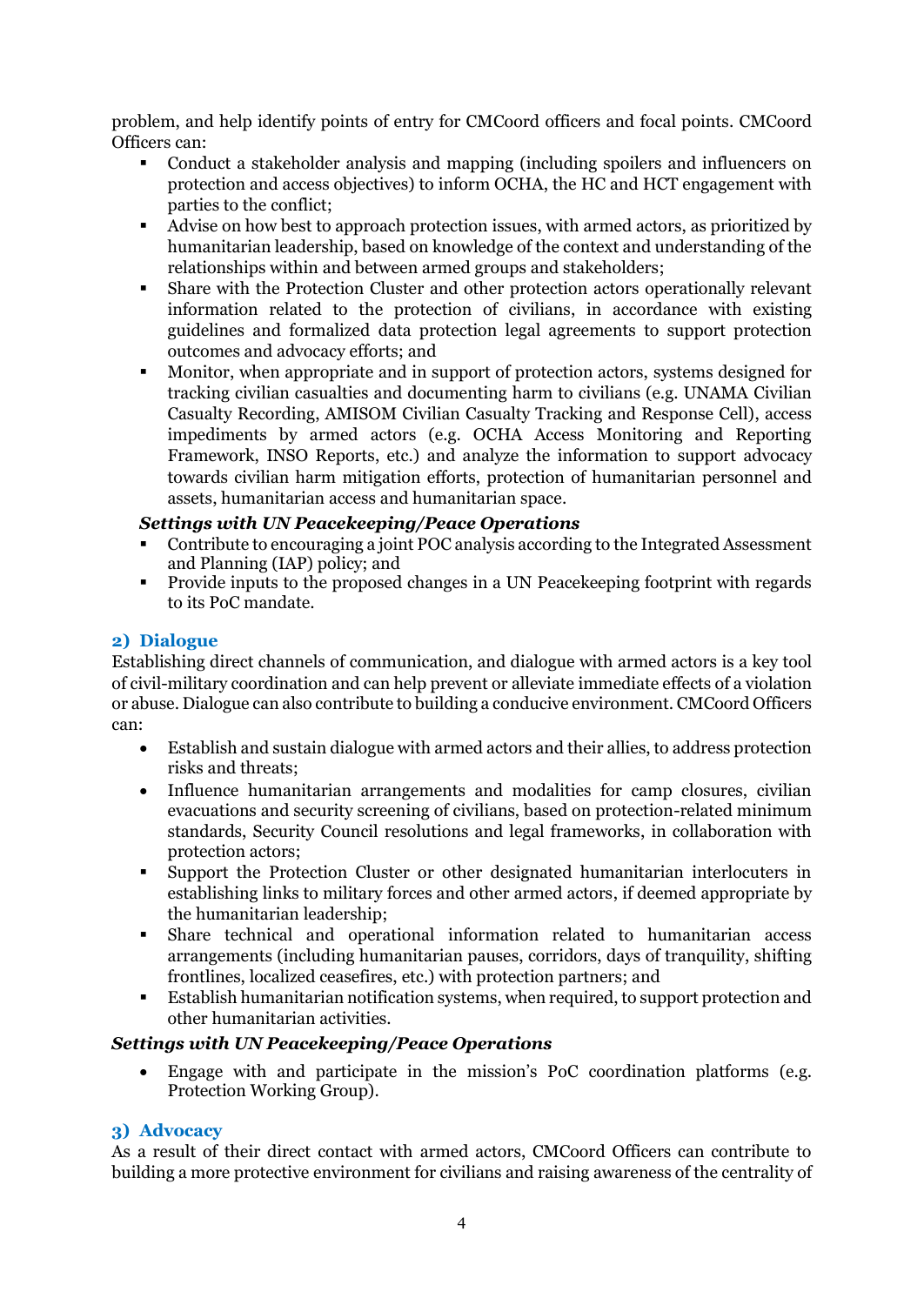protection in humanitarian action. Advocacy can take place at all levels, and CMCoord Officers can greatly influence key messages around specific protection issues linked to the behavior of armed actors to enhance the protection of civilians. CMCoord officers can:

- Support humanitarian leadership and protection actors to identify the most appropriate advocacy targets for sensitive protection issues and violations;
- Echo the Humanitarian Coordinator and HCT's advocacy for the protection of civilians and humanitarian space with armed actors;
- Promote compliance with and respect for International Humanitarian Law (Conduct of Hostilities) ensuring principled and coordinated engagement with parties to the conflict;
- Promote initiatives to safeguard protection principles, including safe and equitable access to humanitarian assistance, to minimize protection risks and build and maintain acceptance for humanitarian action;
- Encourage alternatives to the use of armed escorts and discourage direct assistance by military, promoting the principle of last resort, ensuring any use of military assistance takes on a humanitarian character;
- Ensure a *Do No Harm* approach and apply a protection lens, in facilitating negotiations for humanitarian access;
- Support the Protection Cluster by contributing to the development of advocacy strategies to address existing protection concerns (e.g. armed escorts, child recruitment); and
- Identify the most appropriate and effective actor(s) to influence combatant behavior, including through other military (military-to-military engagement) or humanitarian organizations.

## *Settings with UN Peacekeeping/Peace Operations*

- Foster a conducive operating environment aimed at securing respect for IHL, IHRL and humanitarian action through engagement with Peacekeeping Missions /Peace Operations:
- Provide inputs to mission protection strategies, ensuring consistency and coherence with humanitarian protection and other relevant global humanitarian strategies and policies; and
- Encourage a coherent, strategic and coordinated approach within the humanitarian community and with UN mission components on protection-related issues.

# **4) Capacity Building**

Building the capacity of civil-military coordination skills and competencies will ensure common understanding, and knowledge of humanitarian standards and UN-CMCoord guidance. Training events bring together participants to enhance civil-military dialogue and raise awareness of protection frameworks, thereby promoting a conducive protection environment. CMCoord officers can:

- Seek to influence military forces and other armed actors' respect for the protection of civilians, for example, ensuring that they receive training on IHL, IHRL and humanitarian principles;
- Raise awareness with armed actors of context-specific protection guidelines (e.g. evacuation of civilians, treatment of unaccompanied minors, the role of the military in civilian unrest, etc.);
- Conduct training workshops for armed actors on protection, access and UN-CMCoord normative frameworks and principles guiding humanitarian action, in cooperation with OCHA protection focal points and/or protection partners, as well as on access negotiation for protection stakeholders dealing with armed actors; and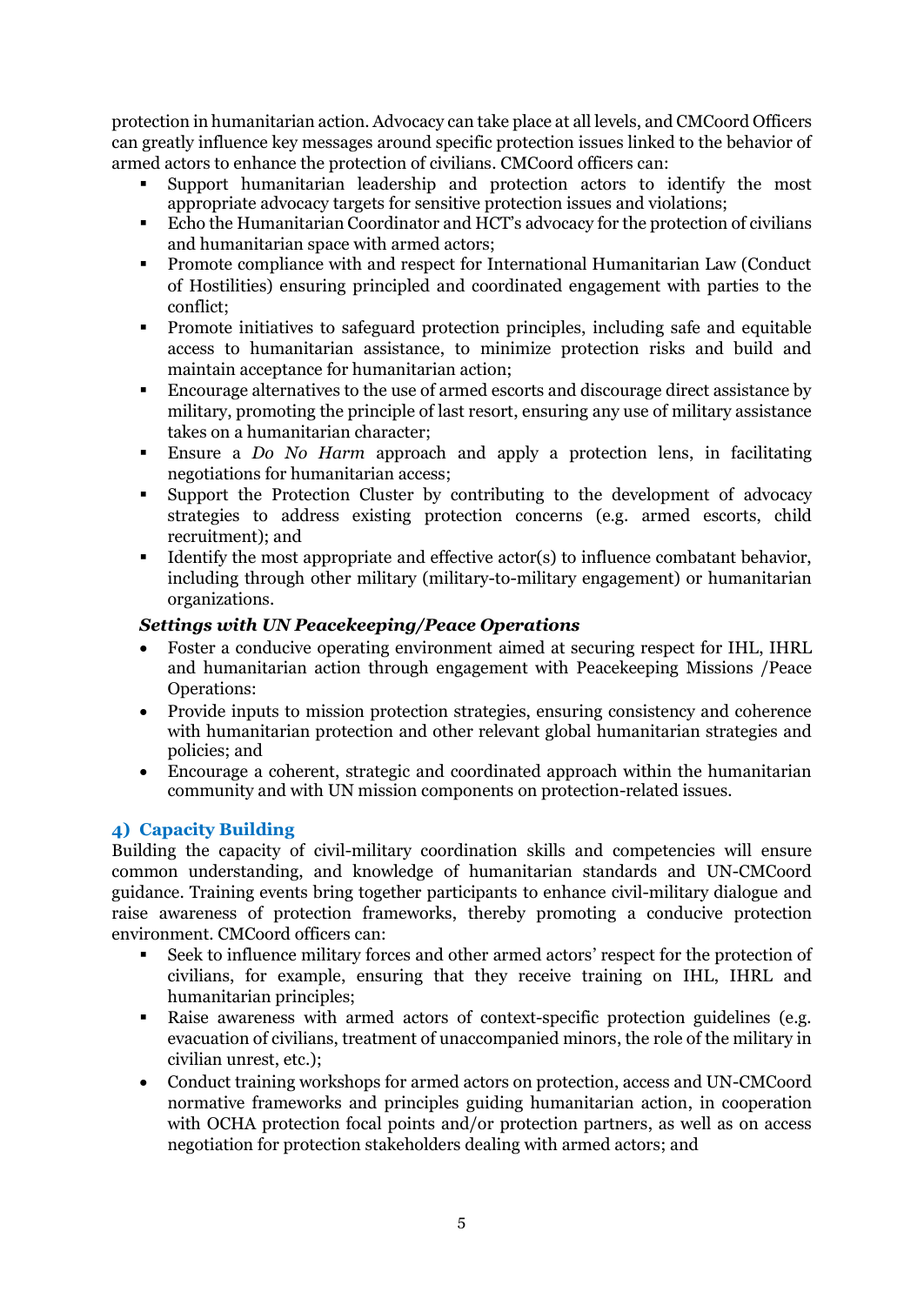• Ensure OCHA and other humanitarian actors, including international and local NGOs, participate in key training exercises to support cohesion and understanding across sectors.

## *Settings with UN Peacekeeping/Peace Operations*

Support the delivery of training programmes for peacekeepers to promote international humanitarian and human rights norms and awareness of humanitarian principles that govern humanitarian action.

## **5) Planning and Preparedness**

Depending on the context, joint planning and information sharing between the humanitarian community and armed actors may be appropriate and could include protection-related issues and concerns. Existing CMCoord platforms that facilitate dialogue between military and humanitarian actors can play a key role in planning and preparedness and the process will help foster a conducive environment. CMCoord officers can:

- Advise the HC and HCT on applicable policy frameworks and support in the development of rules of engagement, codes of conduct and joint operating modalities;
- Ensure that protection concerns are proactively and preemptively conveyed to military forces and other armed actors during their operational planning, either by linking protection actors into the planning process, or by serving as an interlocuter between the armed actors and protection actors; and
- When appropriate, influence arrangements and modalities for civilian evacuation and security screening of civilians; and
- Ensure a current CM Coord assessment is in place that foresees what role armed actors might be forced to take in a humanitarian response.

## *Settings with UN Peacekeeping/Peace Operations*

- Promote adherence to the Integrated Assessment and Planning (IAP) policy and the Secretary General's Directive on UN Transitions; and
- Identify protection risks to civilians, as well as humanitarian organizations, during scenario planning of military operations.

*This Guidance Note was developed by OCHA's Civil-Military Coordination Service (CMCS) with inputs from OCHA's Policy Advice and Planning Section, Operations and Advocacy Division and field colleagues from OCHA offices in Afghanistan, CAR, ROAP, ROSEA, Sudan and Yemen. This Note is an evolving document and future updates will be undertaken in consultation with PAPS/OAD and OCHA field practitioners. CMCS will solicit context-specific examples from OCHA-CMCoord Officers and CMCoord and Access and/ or Protection Focal Points, as relevant. Please send any examples and other feedback on this Note to: Michael Marx [\(marxm@un.org\)](mailto:marxm@un.org) and Masayo Kondo Rossier [\(kondo@un.org\)](mailto:kondo@un.org), CMCS.*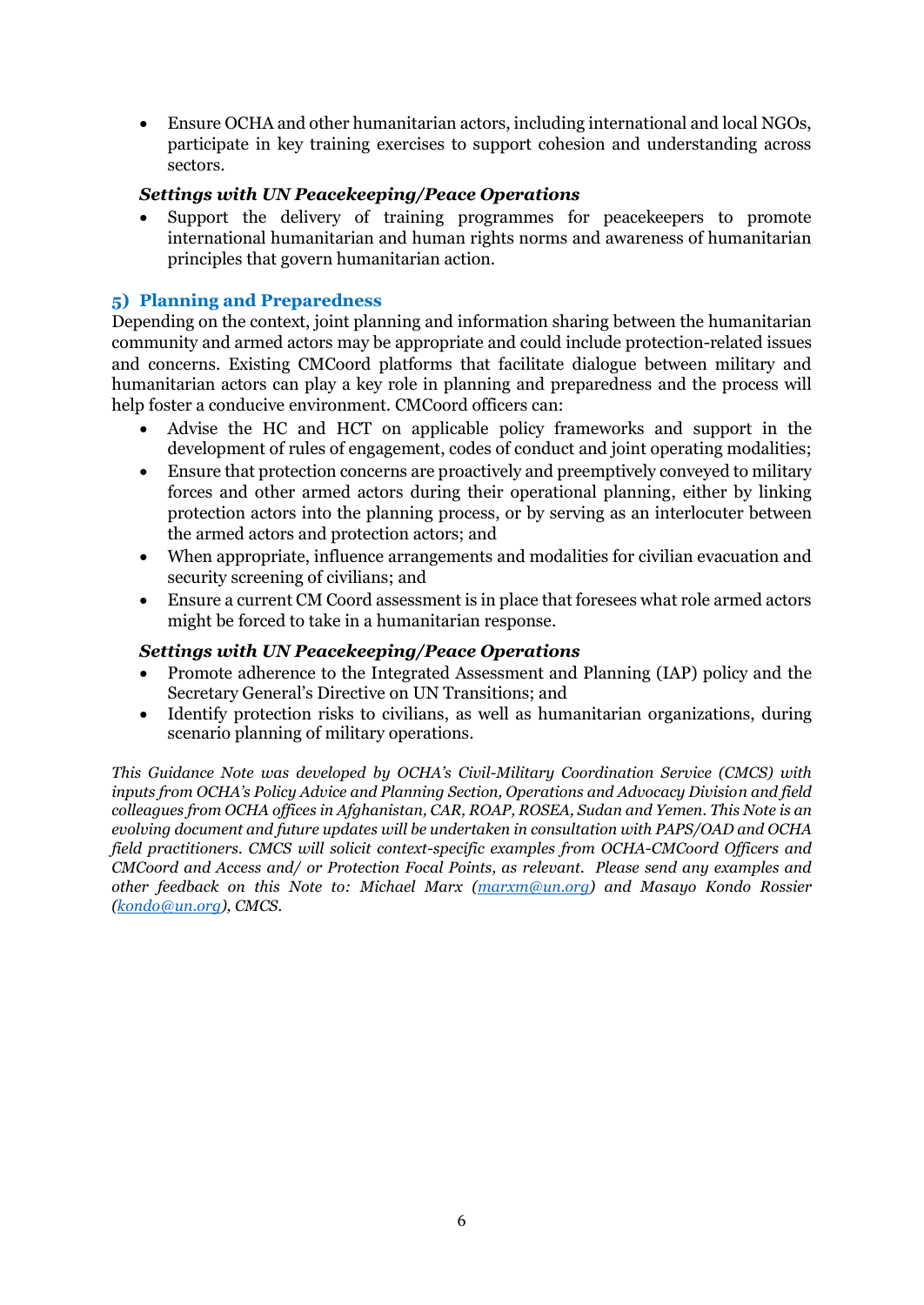## <span id="page-6-0"></span>**Annex 1: The Centrality of Protection in Humanitarian Action**<sup>1</sup>

All humanitarian actors have a responsibility to place protection at the centre of humanitarian action. In 2013, the Principals of the Inter-Agency Standing Committee issued a statement affirming the centrality of protection in humanitarian action. It calls on all humanitarian actors, in preparedness and immediate and life-saving activities throughout the duration of a crisis and beyond, to ensure that protection of all persons affected and at risk informs humanitarian decision-making and response, including engagement with States and non-State parties to conflict. 2

The IASC's Protection Policy (2016) outlines the process for the implementation of the centrality of protection in humanitarian action at the country-level. It seeks to reinforce complementary roles, mandates and expertise of all relevant actors to engage collectively to achieve meaningful protection outcomes that reduce overall risks to affected persons by decreasing threats, reducing vulnerability and enhancing capacities. Given the multifaceted nature of protection threats and the complex contexts in which they arise, complementary coordinated and collaborative actions by multiple organizations and authorities are required.

Key actions to support the centrality of protection in practice include:

- Collecting and sharing data and information relevant to protection, as appropriate
- Continuous in-depth and integrated analysis of protection risks, violations and harm
- Integration and mainstreaming of protection into activities by all sectors/clusters
- Agreement among HCTs on protection priorities and shared actions to address these concerns
- Regular discussion on protection priorities in the HCT as a standing item
- Mobilising actors within and beyond the humanitarian system to contribute to protection outcomes, including development, peace and security actors,
- Regular monitoring of progress and results toward achievement of protection outcomes

<sup>1</sup> *IASC Policy on Protection in Humanitarian Action*, 2016.

<sup>2</sup> IASC Principals, *Statement on the Centrality of Protection*, 17 December 2013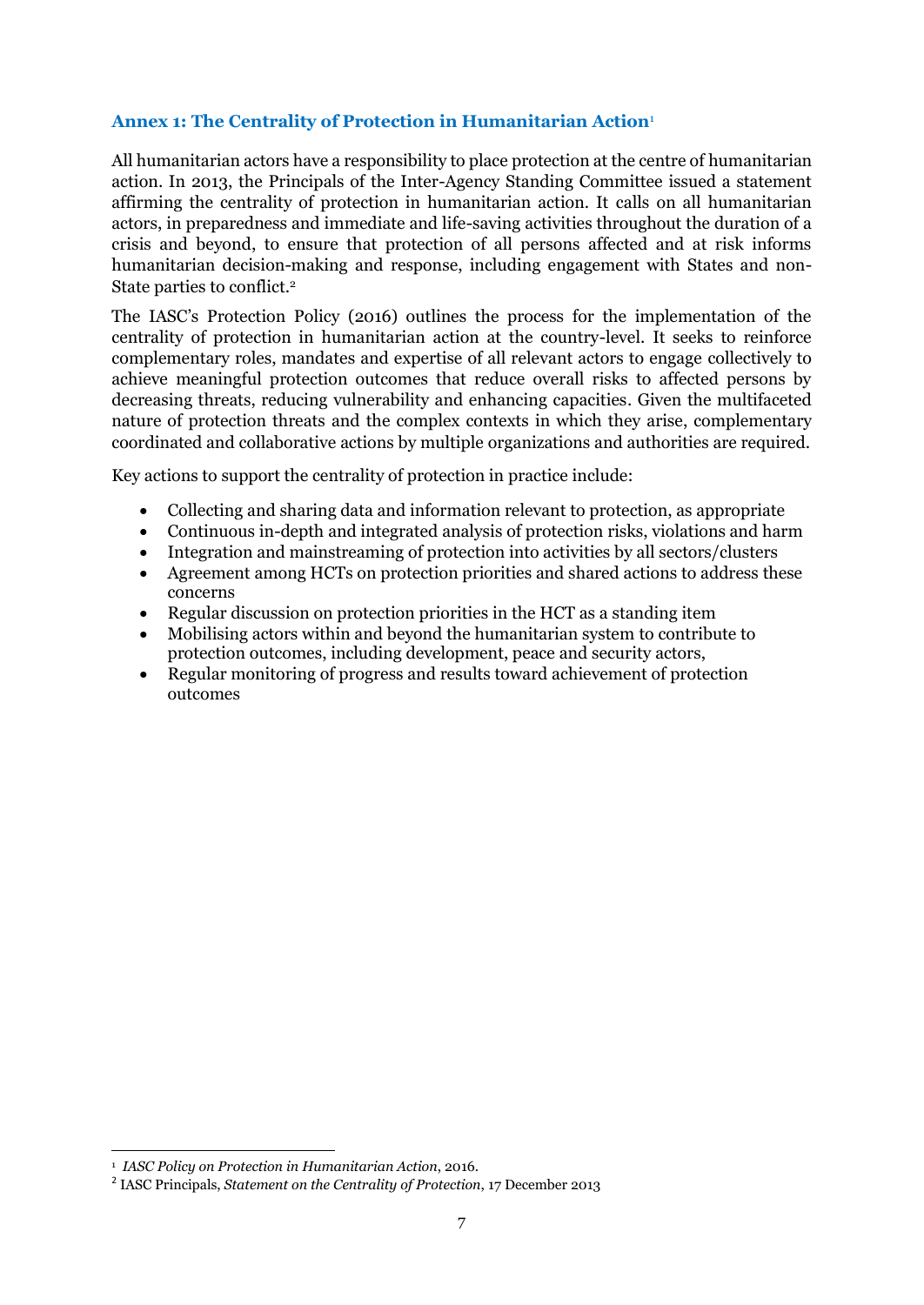## <span id="page-7-0"></span>**Annex 2: Reference Documents**

### *Civil-Military Coordination*

- [UN-CMCoord Field Handbook](https://drive.google.com/file/d/1VaH4zo-teQECk1VCd2t4CW9QsyFJdoeu/view) v.2.0 (2018)
- [A Guide for the Military](https://www.unocha.org/sites/unocha/files/Guide%20for%20the%20Military%20v2.pdf) v.2.0 (2017)

The [IASC Policy on Protection in Humanitarian Action](https://interagencystandingcommittee.org/system/files/iasc_policy_on_protection_in_humanitarian_action.pdf) (2016) lists reference and standards, including the following key documents:

- IASC Principals Statement [on the Centrality of Protection in Humanitarian Action](https://interagencystandingcommittee.org/system/files/iasc_policy_on_protection_in_humanitarian_action.pdf) (2013)
- [OCHA on Message: Humanitarian Principles](https://www.unocha.org/sites/dms/Documents/OOM-humanitarianprinciples_eng_June12.pdf) (2012)
- [IASC Guidance Note on Human Rights for Humanitarian Coordinators](https://interagencystandingcommittee.org/system/files/legacy_files/human_rights_guidance_note_for_humanitarian_coordinators.pdf) (2006)
- IASC EDG-Preliminary guidance note [on Protection and Accountability to Affected](https://interagencystandingcommittee.org/system/files/edg_-aap_protection_guidance_note_2016.pdf)  [Populations \(AAP\) in the Humanitarian Programme Cycle](https://interagencystandingcommittee.org/system/files/edg_-aap_protection_guidance_note_2016.pdf) (2016)
- [The Sphere](https://handbook.spherestandards.org/en/sphere/#ch001) Handbook (2018)
- Global Protection Cluster [Diagnostic Tool and Guidance on the Interaction between Field](https://www.globalprotectioncluster.org/_assets/files/tools_and_guidance/GPC_Diagnostic_Tool_Interaction_UN_Missions_2013_EN.pdf)  [Protection Clusters and UN missions](https://www.globalprotectioncluster.org/_assets/files/tools_and_guidance/GPC_Diagnostic_Tool_Interaction_UN_Missions_2013_EN.pdf) (2013)

In addition, the following thematic reference documents are available:

#### *Protection*

- [OCHA on Message: Protection](https://www.unocha.org/sites/unocha/files/OoM_Protection.pdf) (2020)
- [ICRC Professional Standards for Protection Work](file:///E:/2020%20CMCS/Protection-POC/0999_002_Protection_UPD_04_2018_WEB.pdf) (2018)
- Global Protection Cluster: [Protection in a Climate of Change: Strategic Framework 2020-](https://www.globalprotectioncluster.org/wp-content/uploads/GPC-Strategic-Framework_digital_version-1.pdf) [2024](https://www.globalprotectioncluster.org/wp-content/uploads/GPC-Strategic-Framework_digital_version-1.pdf) (2020)

#### *Protection of Civilians*

- [Protection of Civilians in Armed Conflict: Report of the Secretary-General.](https://reliefweb.int/sites/reliefweb.int/files/resources/S_2020_366_E.pdf) UNSC. s/2020/366 (2020)
- [The Protection of Civilians in the United Nations Peacekeeping: Handbook,](https://peacekeeping.un.org/sites/default/files/dpo_poc_handbook_final_as_printed.pdf) UNDPO (2020)
- [Policy: Protection of Civilians in United Nations Peacekeeping,](https://peacekeeping.un.org/sites/default/files/poc_policy_2019_.pdf) UNDPO (2019)
- [Building a Culture of Protection: 20 Years of Security Council Engagement in Protection of](https://www.unocha.org/sites/unocha/files/Building%20a%20culture%20of%20protection.pdf)  [Civilians](https://www.unocha.org/sites/unocha/files/Building%20a%20culture%20of%20protection.pdf) OCHA (2019)
- [Security Council Aide Memoire on Protection of Civilians](https://poc-aide-memoire.unocha.org/) (on-line depository)
- [Protection of Civilians Mandate, UN Peacekeeping](https://peacekeeping.un.org/en/protection-of-civilians-mandate) (on-line information)
- [Protecting Civilians in the Context of UN Peacekeeping Operations](https://reliefweb.int/sites/reliefweb.int/files/resources/B752FF2063E282B08525767100751B90-unocha_protecting_nov2009.pdf) Independent study commissioned by DPKO and OCHA (2009)

#### *Prevention against Sexual Exploitation and Abuse*

- **EXECUTE 18 IASC Strategy on [Protection from and Response to Sexual Exploitation and Abuse](https://interagencystandingcommittee.org/system/files/181101_iasc_champions_sea_sh_strategy_final.pdf) and Sexual** Harassment (2018)
- **[Summary of IASC Good Practices: Preventing Sexual Exploitation and Abuse of Aid Workers](https://interagencystandingcommittee.org/system/files/iasc_summary_of_good_practices_on_psea_and_sha_2019.pdf)** (2019)

*Mine Action*

- [United Nations Gender Guidelines for Mine Action Programmes](https://unmas.org/sites/default/files/mine_action_gender_guidelines_web_0.pdf) UNMAS (2019)
- **[Landmines, Explosive Remnants of War and IED Safety Handbook](https://unmas.org/sites/default/files/handbook_english.pdf) UNMAS (2015)**

#### *Humanitarian Access*

▪ [Humanitarian Access in Situations of](https://www.eda.admin.ch/dam/eda/en/documents/aussenpolitik/voelkerrecht/Human-access-in-sit-of-armed-conflict-manual_EN.pdf) Armed Conflict: Practitioner's Manual Swiss FDFA (2014)

*Integration*

- [UN Integrated Assessment and Planning Policy](https://unsdg.un.org/sites/default/files/UN-Policy-on-Integrated-Assessment-and-Planning_FINAL_9-April-2013.pdf) (2018)
- [Protection of Civilians: Coordination mechanisms in UN Peacekeeping Missions](https://protectionofcivilians.org/wp/wp-content/uploads/2018/03/Comparative-study-and-toolkit_Protection-of-Civilians-Coordination-Mechanisms-in-UN-Peacekeeping.pdf) DPKO/DFS (2012)